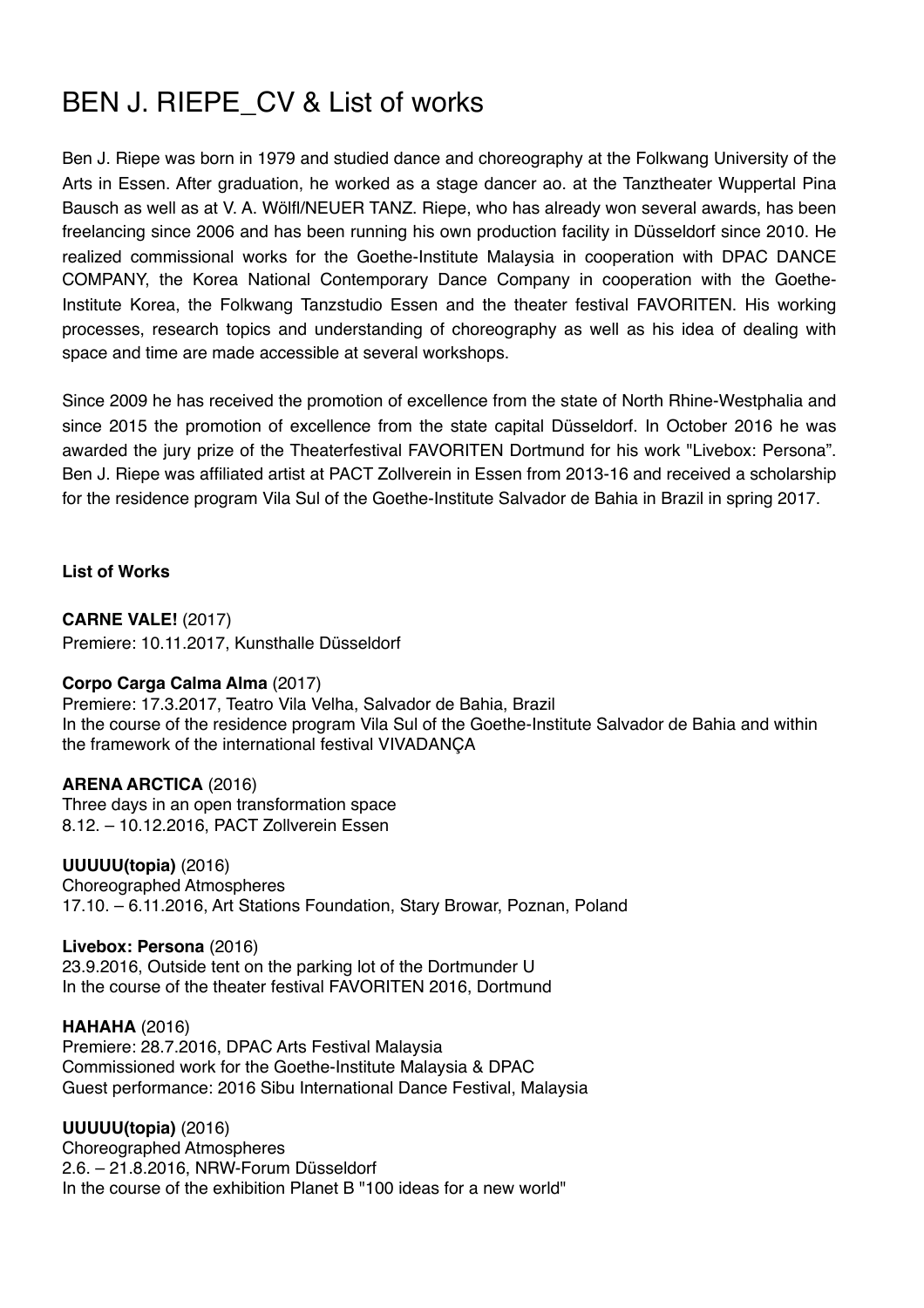# **[Untitled: Persona](http://www.benjriepe.com/untitled-persona/)** (2015)

Premiere: 20.11.2015, PACT Zollverein Essen Guest performances: 2016 Ballhaus Ost, Berlin 2017 Festhalle, Viersen

### **Multiplex Dance Sarajevo – two countries, two artists** (2015)

[11. – 18.10.2015 Workshop in cooperation with the Academy of Scenic Arts Sarajevo, Bosnia-](https://www.dict.cc/englisch-deutsch/Bosnia-Herzegovina.html)**Herzegovina** 19.10.2015 Workshop performance, subsequent artist talk Academy of Scenic Arts Sarajevo, [Bosnia-Herzegovina](https://www.dict.cc/englisch-deutsch/Bosnia-Herzegovina.html)

# **[OPENING – Display Of An Attitude](http://www.benjriepe.com/opening-display-of-an-attitude/)** (2015)

Premiere: 19.6.2015, Korean National Contemporary Dance Company, Seoul, Korea

#### **The dernier cri – 4th Edition** (2015)

Premiere: 23.4.2015, tanz nrw 15, Generatorenhalle Viersen

# **Beings. Display of an Attitude** (2015)

19.4. – 26.4.2015, tanz nrw 15, Städtische Galerie im Park, Viersen

# **The dernier cri– 3rd Edition** (2015)

Premiere: 18.4.2015, tanz nrw 15, PACT Zollverein Essen

# **[LIVE BOX](http://www.benjriepe.com/live-box/)** (2015)

Premiere: 13.3.2015, PACT Zollverein Essen, Atelier Spezial Guest performance: 2016 Goethe-Institute Pop Up Pavillon, Plac Nowy Targ, Wroclaw, Poland As part of the European capital of Culture Wroclaw 2016

# **[WHITE VOID #14](http://www.benjriepe.com/white-void-14/)** (2014)

25.10 – 1.11.2014, Ehemaliges Museum am Ostwall In the course of the theater festival FAVORITEN 2014, Dortmund Guest performance: 2015 tanz nrw 15, Alte Feuerwache Cologne

**The dernier cri – 2nd Edition, Artists are alive** (2014) Premiere: 28.8.2014, International Dance fair, Kunsthalle Düsseldorf

**The dernier cri – 1st Edition** (2014) Premiere: 27.6.2014, Düsseldorfer Schauspielhaus, Central

**[Happy Together](http://www.benjriepe.com/happy-together/)** (2013) Premiere: 19.10.2013, tanzhaus nrw, Düsseldorf Guest performances: 2013 Fabrik Heeder, Krefeld, MOVE! Festival | Moduldance Festivals | Circuit-Est Centre Choreographic, Montreal, Canada 2014 11. Deutsche Woche, Theater Skorohod, St. Petersburg,

# **THE WHITE VOID\_SERIES** (2013)

TWV\_S # 1 Premiere: 4.5.2013, PACT Zollverein Essen TWV\_S # 2 Premiere: 16.5.2013, PACT Zollverein Essen Guest performance: 2013, Galerie Kunstraum, Düsseldorf TWV\_S # 3 Premiere: 7.6.2013, Tanzkongress 2013, HPZ Stiftung, Düsseldorf

#### **schwarz weiss denken** (engl. *black white thinking*, 2013)

schwarz\_weiss\_denken # 1: 25.1.2013, PACT Zollverein Essen, Galerie Kunstraum, Düsseldorf schwarz\_weiss\_denken # 2+3: 22.3.2013, PACT Zollverein Essen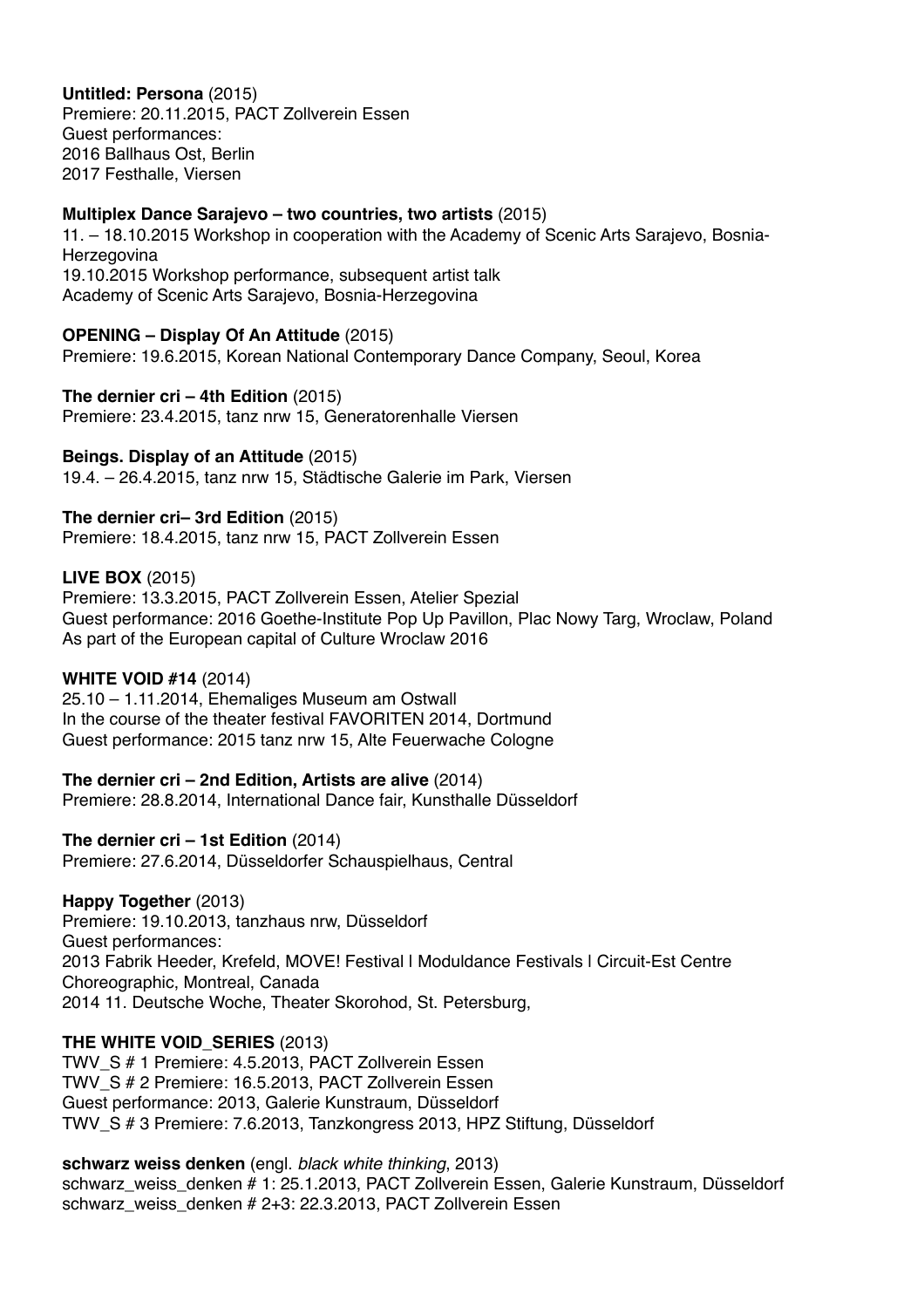# **Don't Ask Don't Tell** (2012)

Premiere: 2.11.2012, IGNITE! Festival, New Delhi, India Guest performances: 2012 National Center for Performing Arts, Mumbai, India | Sir Mutha Venkatassubba Rao Concert Hall, Chennai, India 2013 Theaterhaus, Stuttgart I tanzhaus nrw, Düsseldorf I Halle Kalk, Cologne 2014 MMB Hall, Bangalore, India | FTII, Pune, India | Shilpakala Academy, Dahka, Bangladesh

**Open Studio Series** (2012)

Showing "Opening" | "Better than Disneyland", DADT, Ben J. Riepe Studio, Düsseldorf

# **Untitled: Natura** (2011)

Premiere: 9.9.2011, Künstlerhaus Mousonturm, Frankfurt/Main Guest performance: 2011 tanzhaus nrw, Düsseldorf

# **HUNDSTAGE** (engl. *Dog-Days,* 2010)

Premiere: 24.9.2010, tanzhaus nrw, Düsseldorf Guest performances: 2010 Kino Siska, Ljubljana, Slovenia | Station Zuid, Tilburg, Netherlands | Künstlerhaus Mousonturm, Frankfurt/Main 2011 Stary Browar, Poznan, Poland | Impart Art Centre, Wroclaw, Poland | Alte Feuerwache Cologne, Sommerblut Festival I tanz nrw 11, tanzhaus nrw, Düsseldorf

#### **shy wild** (2009)

Premiere: 17.7.2009, Neue Aula, Folkwang University of the Arts, Essen

# **LOVE | DEATH | DEVIL – THE PIECE** (2009)

Premiere: 23.10.09, Künstlerhaus Mousonturm, Frankfurt/Main Guest performances: 2009 [Southeast](https://www.dict.cc/englisch-deutsch/Southeast.html) [Asia-](https://www.dict.cc/englisch-deutsch/Asia.html)Tour: Bangalore, New Delhi | Hyderabad, Chennai, Dakha 2010 Brigittines Festival International, Brussels | Würzburger Hafensommer | Tanzplattform Deutschland, Nuremberg | tanzhaus nrw, Düsseldorf 2012 Théâtre La Chapelle, Montreal, Canada

**Love, Death and Devil – Action: practice to see the beauty – Image 5: The Labyrinth** (2009) Premiere: 12.3.09, tanzhaus nrw, Düsseldorf Guest performance: 2009 Stadtmuseum Düsseldorf

**Love, Death and Devil – Action: practice to see the beauty – Image 4: The White Room** (2008) Premiere: 14.11.08, Schwankhalle Bremen Guest performance: 2009 tanz nrw 09, tanzhaus nrw, Düsseldorf

**Love, Death and Devil – Action: practice to see the beauty – Image 3: Love, Sex and Vanity** (2008) Premiere: 29.8.08, Dance fair Düsseldorf Guest performance: 2009 Theater im Ballsaal, Bonn

**Love, Death and Devil – Action: practice to see the beauty – Image 2: The Black Room** (2008) Premiere: 13.8.08, Theater an de Parade's Hertogenbosch, Netherlands Guest performances: 2008 Fringe Festival Shanghai | Crossing Festival Beijing within the framework of Chin-A-moves. 2009 tanzhaus nrw, Düsseldorf

**Love, Death and Devil – Action: practice to see the beauty – Image 1: The Chessboard Room** (2008) Premiere: 17.4.08, tanzhaus nrw, Düsseldorf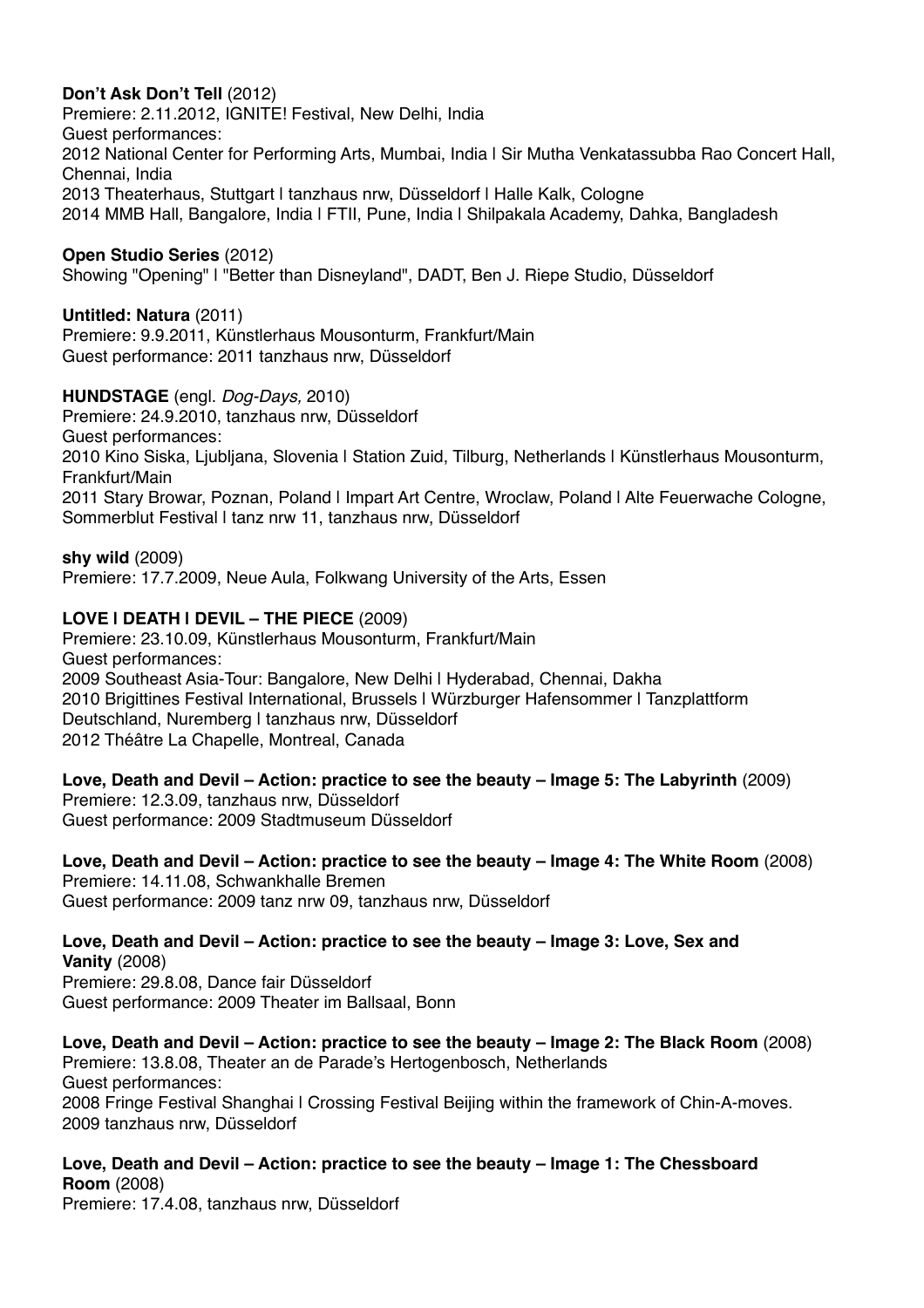### **amour espace the movie** (2007)

with Tomasz Jarosz, presented by tanzhaus nrw within the framework of TEMPS D'IMAGES Festivals, Düsseldorf and Warsaw Screenings: Berlin POOL Festival, Bassano del Grapa, Beijing, Essen, Kuala Lumpur etc.

#### **amour espace** (2007)

Premiere: 6.9.07, tanzhaus nrw, Düsseldorf Guest performances: 2008 Dance fair Düsseldorf | Opera Estate Festival Bassano del Grappa, Italy | Festival del Mayo, Guadalajara, Mexico | Riga, Latvia 2009 Festival International de Danse de Lausanne, Swiss | International Festival of Modern Dance, Vilnius, Lithuania | Künstlerhaus Mousonturm, Frankfurt/Main | Aarhus, Denmark

# **Happy End | Dealing Night Again** (2006)

Premiere: 9.10.06, tanzhaus nrw, Düsseldorf Guest performance: 2006 Saalbau Witten 2007 Opening 8:tension Series at the ImPulsTanz Festival Vienna | Festival 638 Kilo Tanz, Essen | Plattform "Tanz NRW 07" tanzhaus nrw, Düsseldorf | Théâtre Sévelin 36, Lausanne, Swiss | Théâtre le Colombier, Bangnolet, Paris within the framework of "jamais vu!" | Saalbau Witten

#### **weisse ratte** (engl. *white rat*, 2005)

Premiere: 2.12.2005, Folkwang University of the Arts, Essen Guest performance: 2006 Ikonoklaste-Festival Wuppertal

**Flügelschlag** (engl. *Wing Beat*, 2005) Premiere: "Dance in May" Festival Burghausen Commissioned work for youths of the support program Nota Bene

# **Anderland** (2004)

Premiere: 1.12.2004, Folkwang University of the Arts, Essen Guest performances: 2004 University of Witten/Herdecke 2005 "Dance in May" Festival Burghausen, Theater Wasserburg

# **Alpha, Beta** (2002)

Premiere: "Junge Choreographen", Folkwang University of the Arts, Essen

**Rede nur** (engl. *Talk just*, 2001) Premiere: "Junge Choreographen", Folkwang University of the Arts, Essen

# **Artist exchange programs/scholarships/EU-projects**

2017 Goethe-Institute, Salvador de Bahia, Brazil 2014 IDENTITY.MOVE!, Prague, [Czech](https://www.dict.cc/englisch-deutsch/Czech.html) [Republic](https://www.dict.cc/englisch-deutsch/Republic.html) 2014 bangaloREsidency, Goethe-Institute/Max Müller Bhavan, Bangalore, India 2010 MODUL- DANCE, Barcelona, Spain 2008 Chin-A-Moves, Beijing, China 2006 COLINA – Collaboration in Arts, Aarhus, Denmark